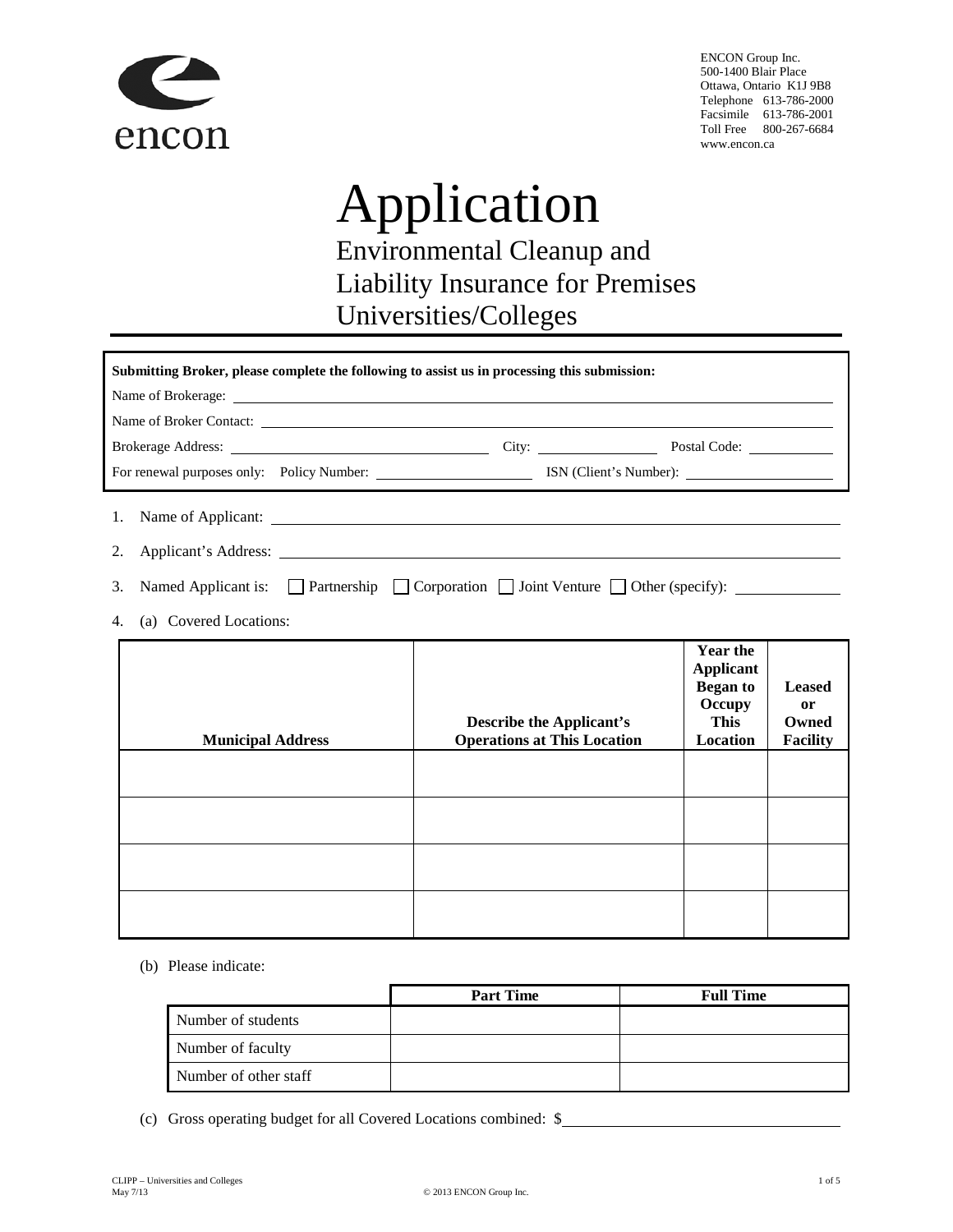- (d) Do any of the Covered Locations have above ground or underground storage tanks? YES  $\Box$  NO  $\Box$ If yes, please complete the Supplementary Questionnaire for Storage Tanks (see www.victorinsurance.ca).
- (e) Do any of the Covered Locations have incinerators?  $YES \Box NO \Box$ If yes, please provide the age of the incinerators and list the materials incinerated:
- (f) Please describe the past uses of the Covered Locations as follows (if no other previous uses, please indicate none):

| <b>Municipal Address</b> | <b>Past Uses of This Location</b> |
|--------------------------|-----------------------------------|
|                          |                                   |
|                          |                                   |
|                          |                                   |
|                          |                                   |

5. Have there been any changes in processes at any of the Applicant's Covered Locations during the past five years that have lessened or increased the risk of a pollution incident? YES  $\Box$  NO  $\Box$ 

If yes, please provide details:

#### 6. **Materials Handling**

(a) Please list the raw materials used at the Covered Locations indicated in question 4:

| <b>Raw Material Description</b> | <b>Total Amount</b><br><b>Used Per Year</b> | <b>Maximum Amount</b><br><b>Used at Any One Time</b> | <b>Method of Storage</b> |
|---------------------------------|---------------------------------------------|------------------------------------------------------|--------------------------|
|                                 |                                             |                                                      |                          |
|                                 |                                             |                                                      |                          |
|                                 |                                             |                                                      |                          |
|                                 |                                             |                                                      |                          |
|                                 |                                             |                                                      |                          |

#### 7. **Solid and Semi-solid Waste Disposal**

(a) By completing the table below, please indicate what disposal is done on-site at any of the Covered Locations (landfill, surface impoundment, deepwell injection, etc.):

| <b>Composition of Waste</b> | <b>Quantity Disposed On-site</b><br>Per Year | <b>Disposal Method</b> |
|-----------------------------|----------------------------------------------|------------------------|
|                             |                                              |                        |
|                             |                                              |                        |
|                             |                                              |                        |
|                             |                                              |                        |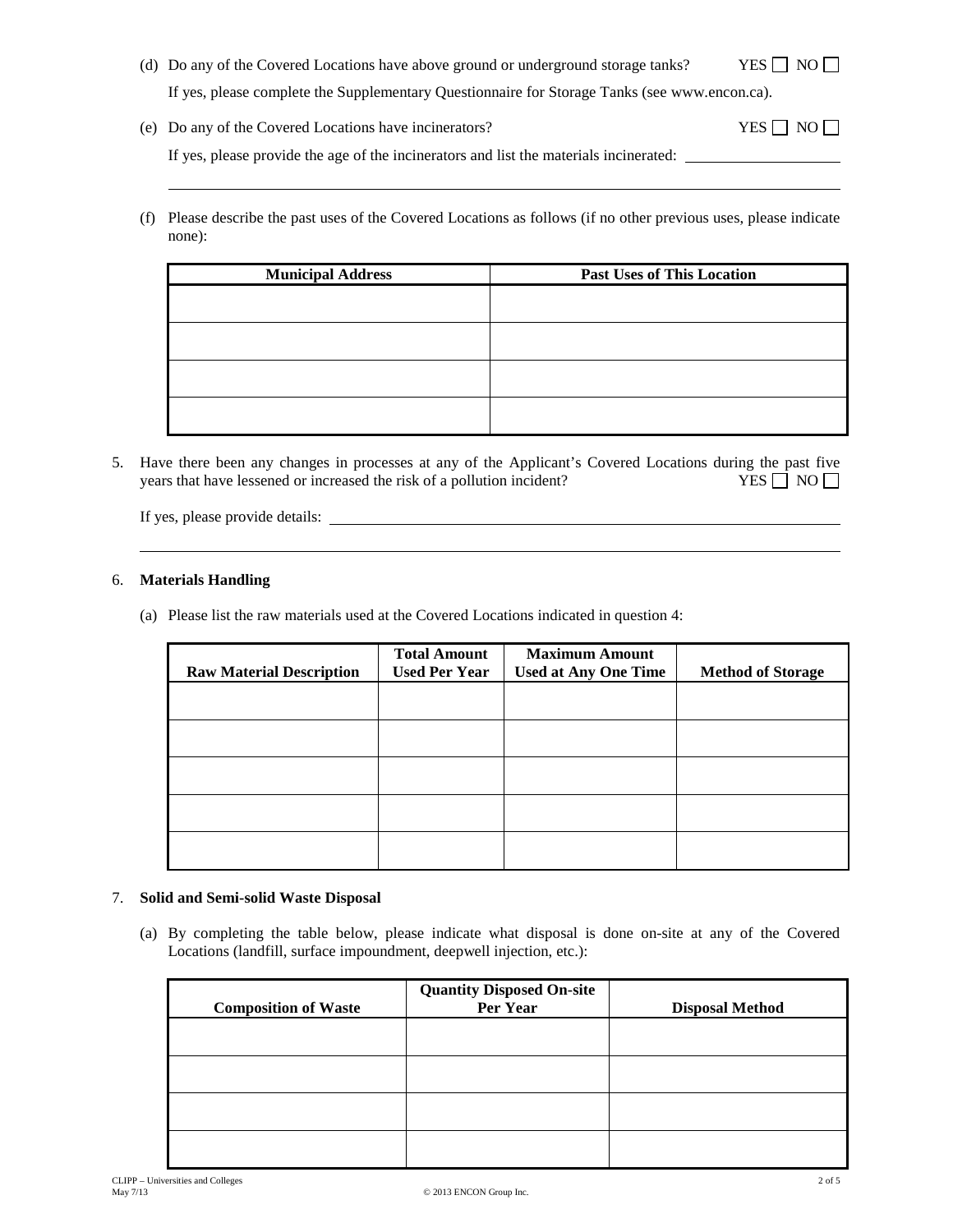(b) What disposal is done off-site (away from any of the Covered Locations):

| <b>Composition of</b><br>Waste | <b>On-site Storage</b><br>Method (prior to<br>transporting to off-<br>site premises) | Length of<br><b>Storage on Our</b><br>Covered<br>Location | <b>Quantity Per</b><br>Year | <b>Disposal Facility</b><br><b>Name and Location</b> |
|--------------------------------|--------------------------------------------------------------------------------------|-----------------------------------------------------------|-----------------------------|------------------------------------------------------|
|                                |                                                                                      |                                                           |                             |                                                      |
|                                |                                                                                      |                                                           |                             |                                                      |
|                                |                                                                                      |                                                           |                             |                                                      |

(c) Transportation information:

|                             |                              | Is any waste<br>transported to the |
|-----------------------------|------------------------------|------------------------------------|
| <b>Name of Waste Hauler</b> | <b>Type of Waste Handled</b> | <b>United States?</b>              |
|                             |                              |                                    |
|                             |                              |                                    |
|                             |                              |                                    |

#### 8. **Third Party Exposures**

Please describe the properties immediately adjacent to the Covered Locations:

- (a) Covered Location Address (please provide answers for each Covered Location):
- (b) Description of property immediately adjacent to the North of the Covered Location:
- (c) Description of property immediately adjacent to the South of the Covered Location:
- (d) Description of property immediately adjacent to the East of the Covered Location:
- (e) Description of property immediately adjacent to the West of the Covered Location:

#### 9. **Inspections/Risk Management of Covered Locations**

- (a) Inspection contact (please provide the name and telephone number of the inspection contact for each Covered Location):
- (b) During the last five years, has the Applicant or a third party conducted an environmental audit or survey of the Applicant's Covered Locations or operations? YES NO

If yes, please provide a copy of the survey.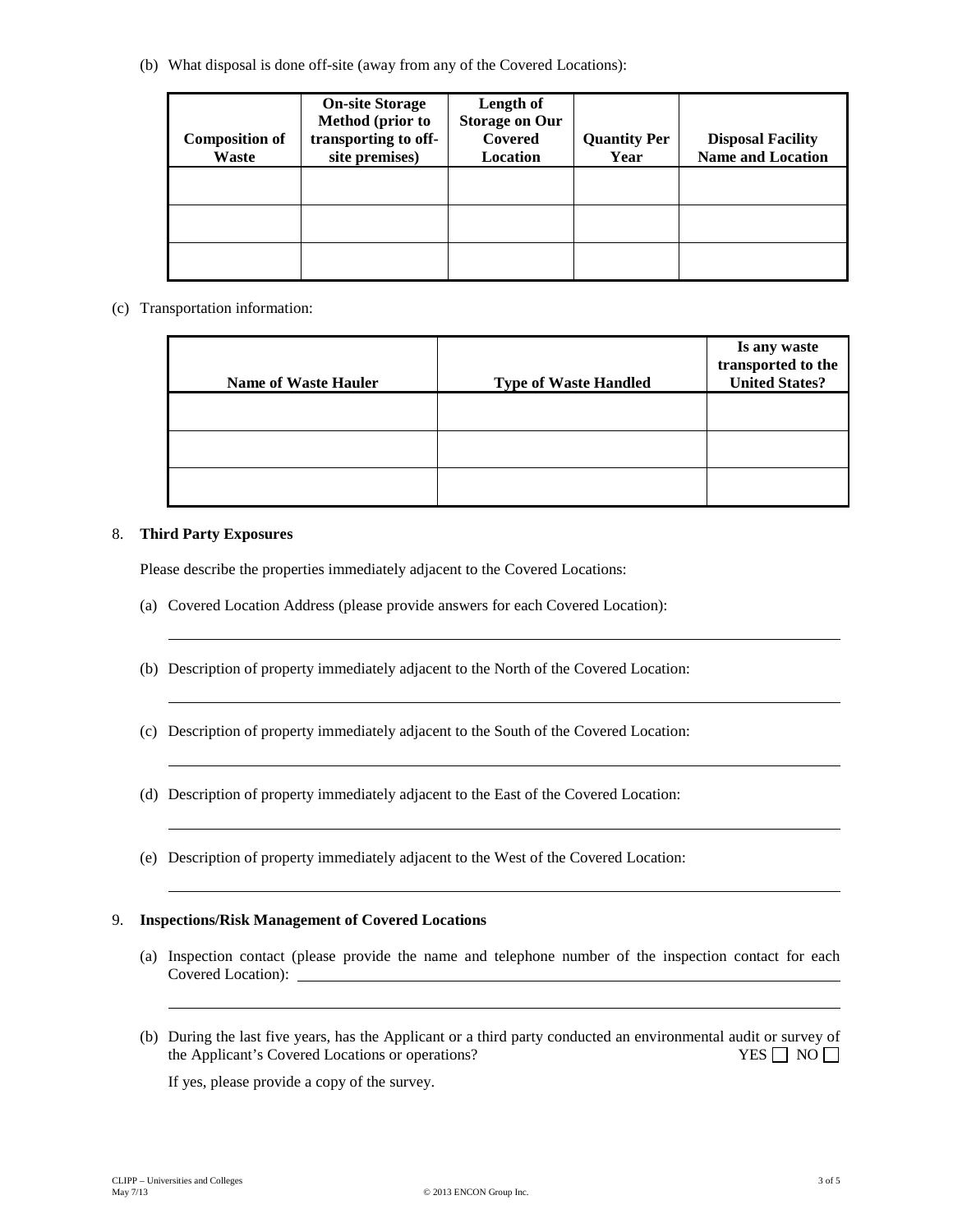|  | (c) Does the Applicant have an Environmental Safety Committee or any employees vested with specific<br>responsibility for environmental control?<br>YES $\Box$ NO $\Box$                                                                        |
|--|-------------------------------------------------------------------------------------------------------------------------------------------------------------------------------------------------------------------------------------------------|
|  | If yes, please describe their duties and to whom they report:                                                                                                                                                                                   |
|  | (d) Are there any statutes, standards, or other city, provincial or federal regulations relating to the protection of<br>the environment which apply to any location with which the Applicant cannot at present comply?<br>YES $\Box$ NO $\Box$ |
|  |                                                                                                                                                                                                                                                 |
|  | 10. Claims History                                                                                                                                                                                                                              |
|  | (a) Has the Applicant during the last five years been prosecuted for contravention of any standard or law<br>relating to the release from any Covered Location of a substance into sewers, rivers, sea, air or onto land?<br>$YES \Box NO \Box$ |
|  |                                                                                                                                                                                                                                                 |
|  | YES $\Box$ NO $\Box$<br>(b) Has the Applicant had any pollution claims during the last five years?                                                                                                                                              |
|  | (c) Is the Applicant aware of any fact, circumstance or situation which could result in a claim being made<br>against the Applicant or any other person/entity for whom coverage is being sought?<br>$YES \Box NO \Box$                         |
|  | If yes, please provide details:                                                                                                                                                                                                                 |
|  | (d) Are any of the Covered Locations contaminated?<br>$YES \Box NO \Box$                                                                                                                                                                        |
|  |                                                                                                                                                                                                                                                 |

## 11. **In-force and Upcoming Environmental Coverage** *(Only complete this section if this is a new business Applicant to Victor.)*

(a) Please confirm if the Applicant currently has environmental coverage on a gradual basis or sudden and accidental basis:

| <b>Current</b><br><b>Environmental</b><br><b>Insurance Carrier</b> | <b>Period of Coverage and</b><br><b>Type of Coverage</b><br>$(G = Gradual, S&A =$<br><b>Sudden and Accidental</b> ) | <b>Policy Limit</b><br>(also indicate<br>any sublimits) | <b>Deductible</b> | <b>Premium</b> |
|--------------------------------------------------------------------|---------------------------------------------------------------------------------------------------------------------|---------------------------------------------------------|-------------------|----------------|
|                                                                    | Period:<br>Type of coverage:                                                                                        |                                                         |                   |                |

(b) Please select the level of coverage required:  $\Box$  Gradual Pollution Conditions

Sudden Pollution Events only (120 hours detection and reporting)

Sudden Pollution Events only (240 hours detection and reporting)